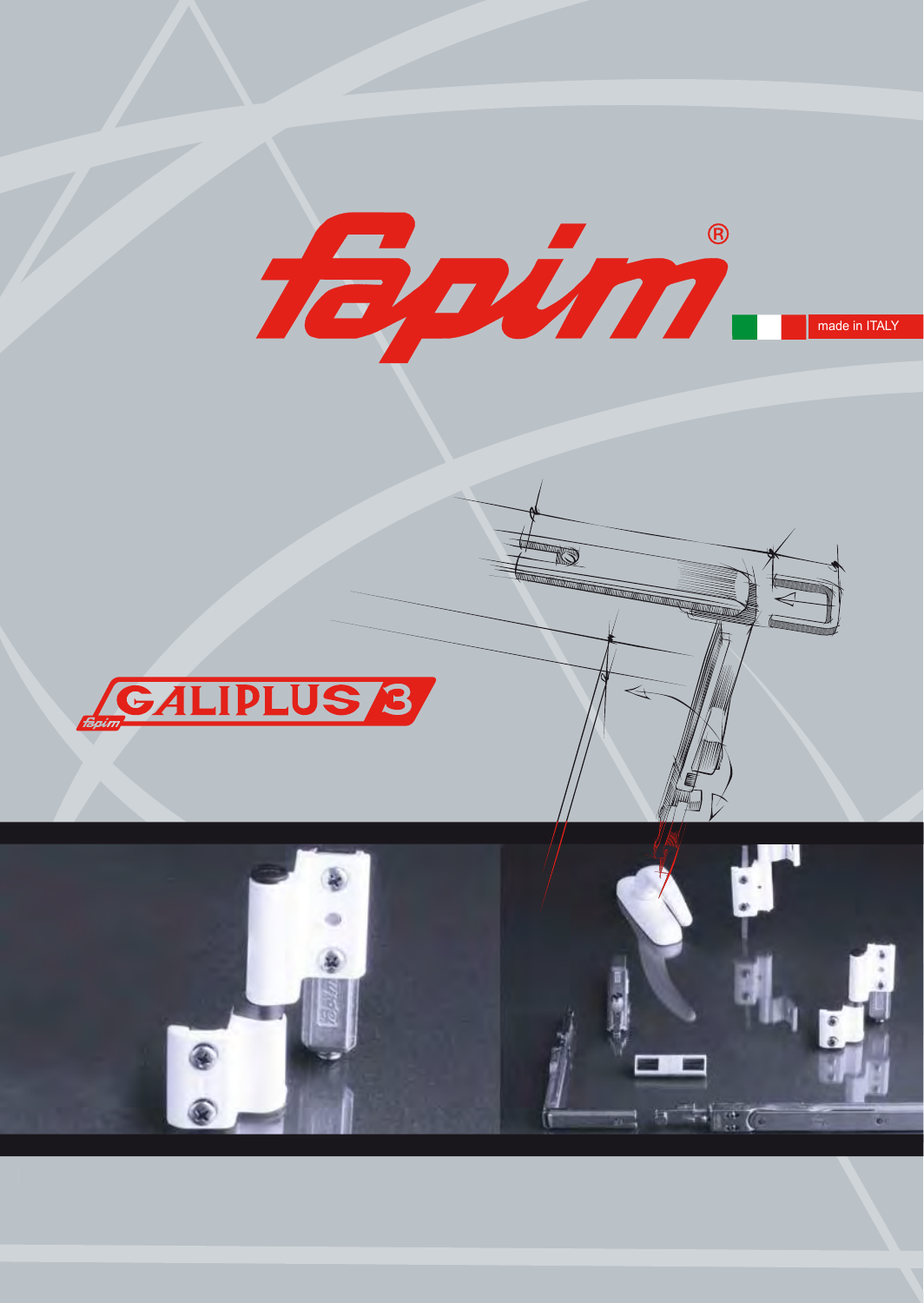**CALIPLUS 8** 



 $\overline{5}$ 

 $\mathbb{Z}^3$ 

 $.11.5$ 

15

 $25$ 

 $4,5$ 

 $|_{20}$ 



 $\overline{1}$ 

 $\bullet$ 

 $\overline{\mathbf{3}}$ 

 $\bullet$ 



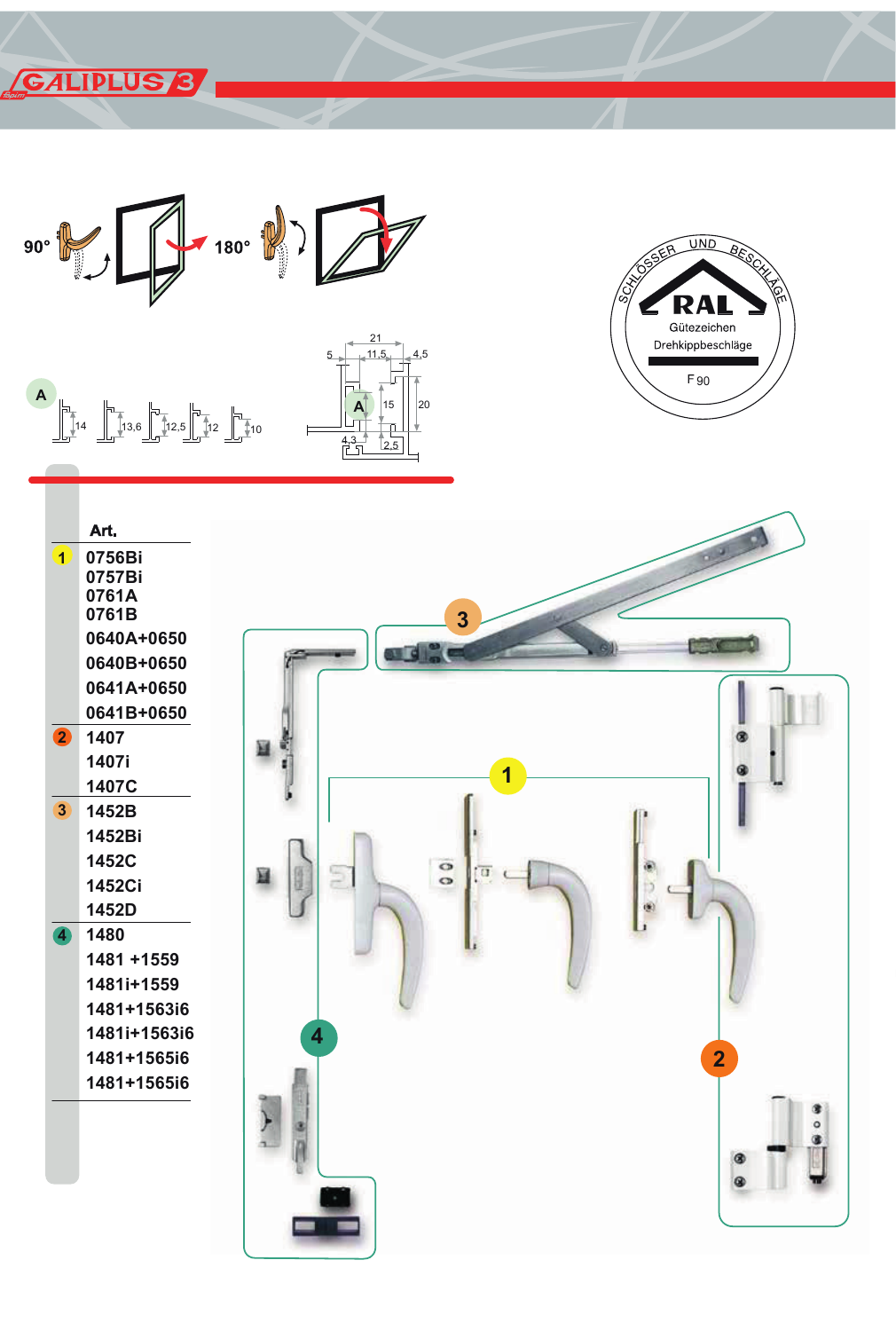

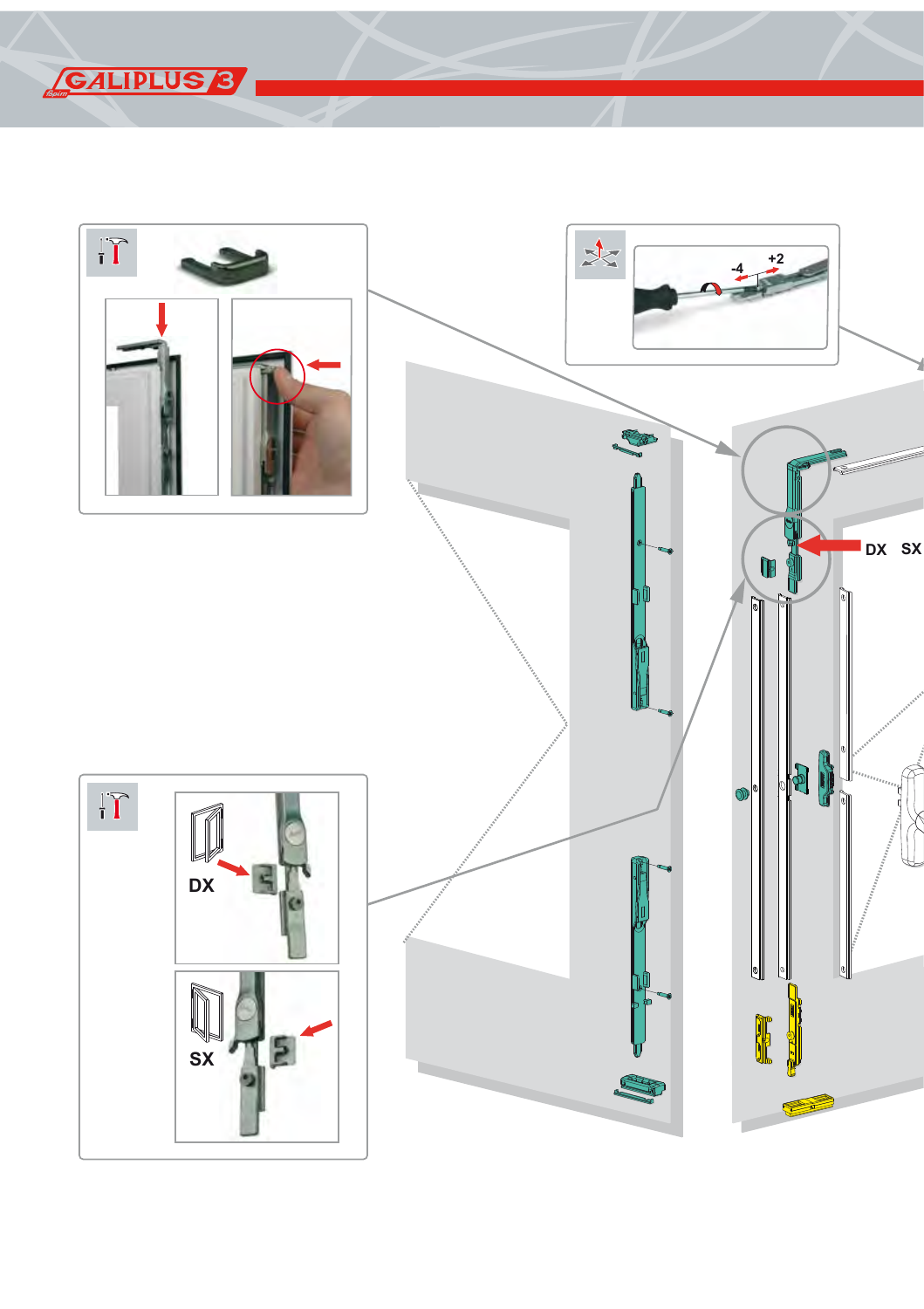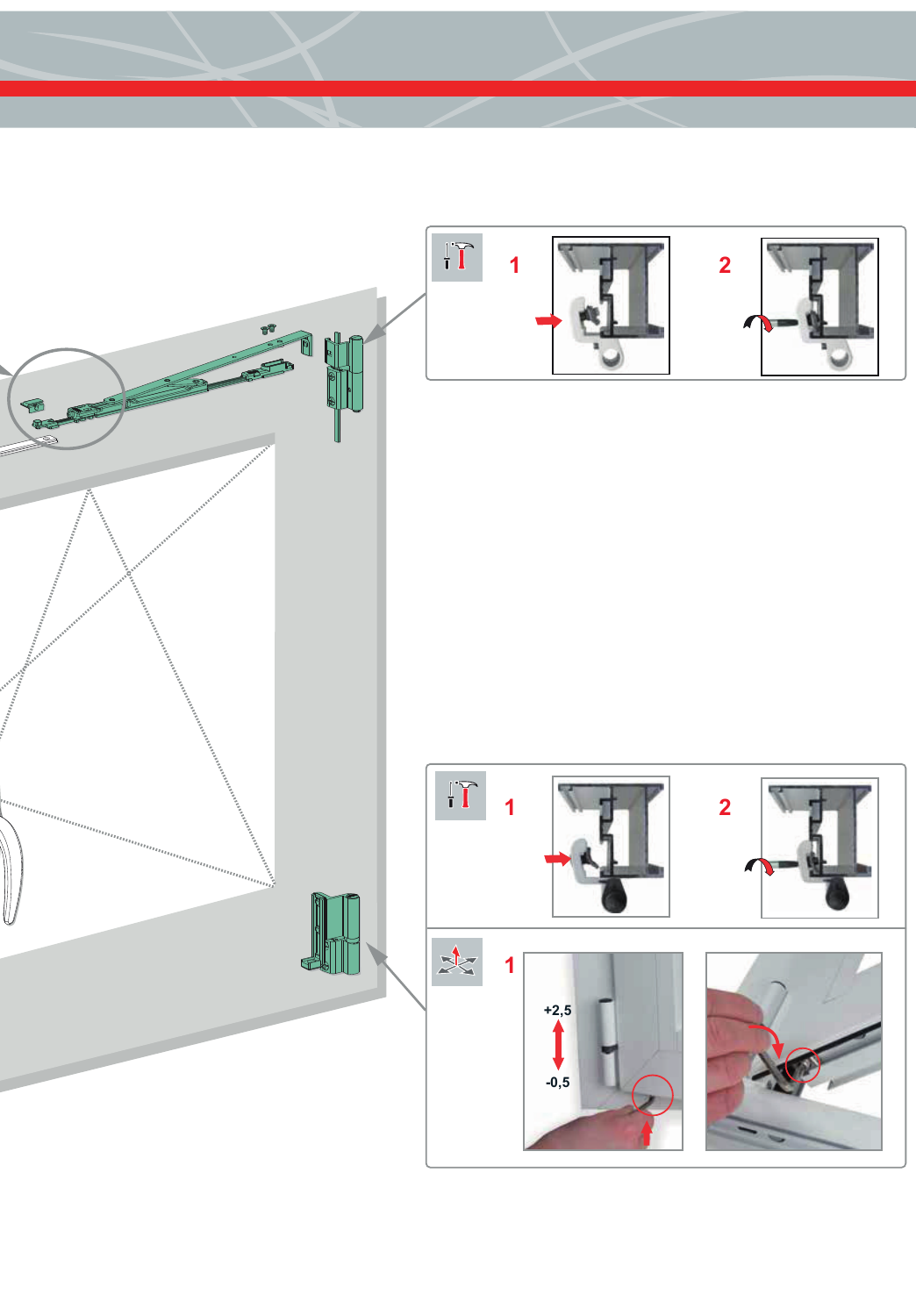

##